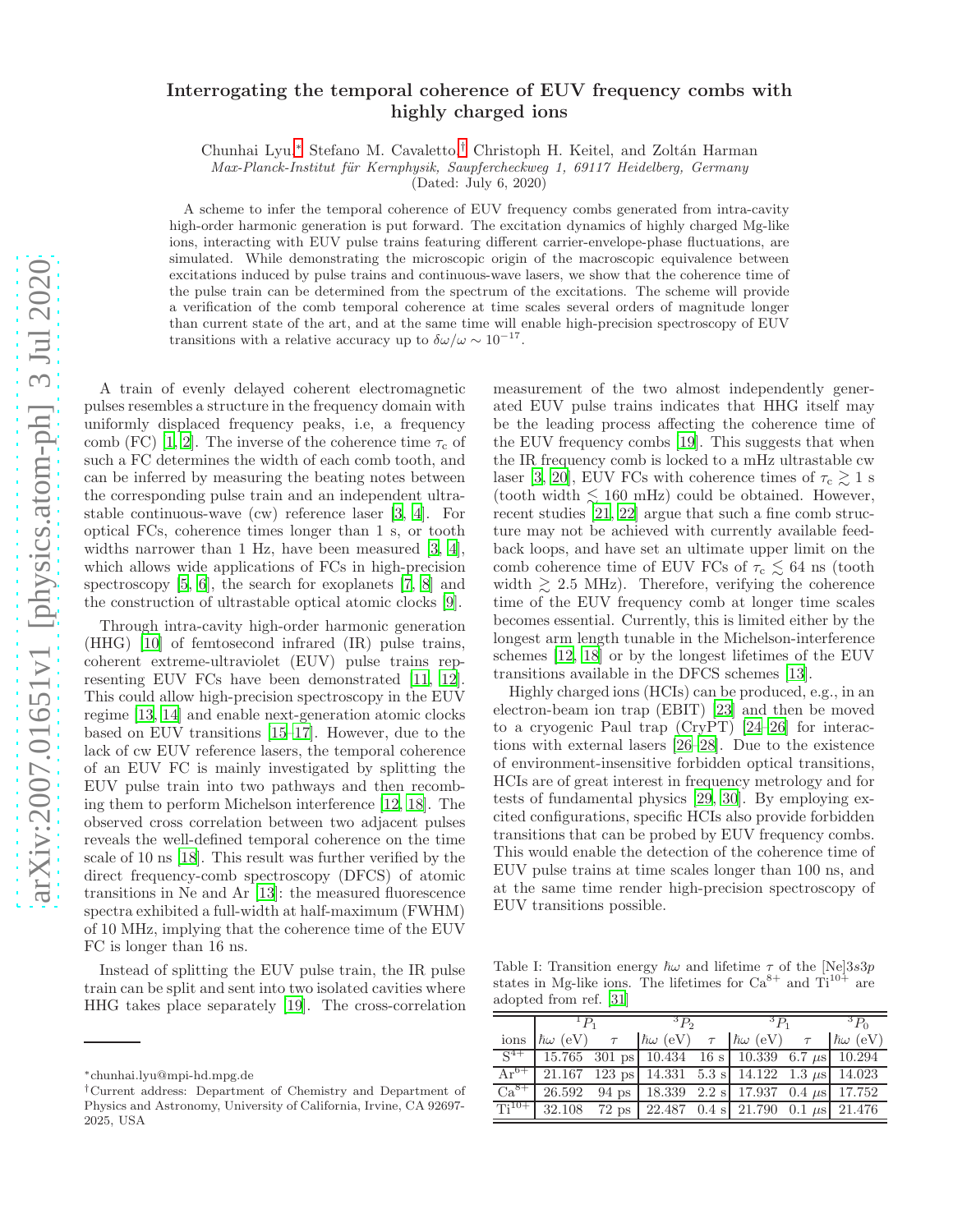

<span id="page-1-0"></span>Figure 1: Level structure and radiative transition rates (in units of per second) of  $Ar^{6+}$ .

In this Letter, we put forward the interrogation of the coherence time of an EUV FC with highly charged Mg-like ions featuring a ground-state configuration of [Ne] $3s^2$  <sup>1</sup>S<sub>0</sub>. The energies and lifetimes of the [Ne] $3s3p$ excited-state configurations for selected ions are presented in Table [I.](#page-0-2) These values are calculated employing multiconfiguration Dirac–Hartree–Fock (MCDHF) theory [\[31,](#page-4-25) [32\]](#page-4-26) and referenced with the experimental values available from the NIST atomic database [\[33](#page-4-27)]. In contrast to the EUV transitions in neutral atoms that usually decay within 100 ns [\[13,](#page-4-10) [14,](#page-4-11) [34](#page-4-28)[–37](#page-4-29)], the EUV transitions in Table [I](#page-0-2) possess lifetimes around both 1  $\mu$ s and 1 s. Therefore, they can be used to investigate the coherence time of an EUV pulse train for harmonics from the 9th to the 19th order and beyond. By extending the light–matter interaction to account for phase fluctuations in the pulse train, we show that the coherence time can be determined either through DFCS, where millions of pulses interact with the ion [\[13,](#page-4-10) [38\]](#page-4-30), or via Ramsey frequency comb spectroscopy (RFCS) [\[14,](#page-4-11) [34,](#page-4-28) [36,](#page-4-31) [37,](#page-4-29) [39\]](#page-4-32), where only two pulses separated in time interact with the ion.

Mg-like  $Ar^{6+}$  – We consider Mg-like  $Ar^{6+}$  ions as shown in Fig. [1:](#page-1-0) the  ${}^{1}P_1$  state decays to the ground state through a fast  $E1$  transition within one cycle of the EUV pulse, while the  ${}^{3}P_1$  and  ${}^{3}P_2$  states can effectively interact with hundreds and millions of pulses before they decay, and thus interrogate the temporal coherence of the EUV pulse trains at time scales around 1.3  $\mu$ s and 5.6 s, respectively. State-of-the-art experimental energies [\[40\]](#page-4-33) of the transitions from the  ${}^{3}P_1$  and  ${}^{3}P_2$  states to the ground state are 14.12248(24) eV and 14.33133(25) eV, respectively, with a relative uncertainty of  $\delta\omega/\omega \sim 1.7 \times 10^{-5}$ . We will show that the investigations of the FC coherence time can lead to a reduction of this uncertainty by several orders of magnitude.

Frequency  $comb$  – In the time domain, a FC is described as a train of consecutive pulses with a repetition time of  $T_r$  [\[1,](#page-3-0) [2\]](#page-3-1):

$$
E(t) = Ep \sum_{j} f(t - jTr) \cos(\omega_0 t + \phi(t)), \qquad (1)
$$

where  $E_p$  is the peak strength of the electric field,  $f(t - jT_r)$  is the normalized envelope of the j-th pulse under a carrier frequency of  $\omega_0$ , and  $\phi(t)$  is the carrierenvelope phase  $(CEP)$  at time  $t$ . For an ideal case where all these parameters are stable and deterministic, one obtains an infinitely correlated pulse train with a perfect comb structure in the frequency domain. However, fluctuations in  $T_r$  and  $\phi(t)$  lead to a finite correlation time that broadens the lineshape of each tooth [\[21,](#page-4-17) [22,](#page-4-18) [41](#page-4-34)– [43](#page-4-35)]. Here, we only consider the CEP fluctuations which we model as a random walk process such that [\[21](#page-4-17), [22](#page-4-18)]

$$
\phi(t) = \int_0^t s(t')dt', \tag{2}
$$

where  $s(t)$  represents a Gaussian white noise with autocorrelation  $\langle s(t)s(t') \rangle = \sigma^2 \delta(t-t')$ . This results in a coherence time of  $\tau_c = 1/2\pi\sigma^2$ , corresponding to a tooth FWHM of  $\sigma^2$  [\[22\]](#page-4-18).

Bloch equations – We provide quantum dynamical simulations of the excitations of  $Ar^{6+}$  ions coupled to an EUV pulse train. The duration of each pulse is assumed to be 200 fs with a repetition time of  $T_r = 10$  ns [\[27\]](#page-4-36), corresponding to a FWHM bandwidth of 2.19 THz and repetition rate of 100 MHz. The carrier frequency  $\omega_0$  is tuned to the  ${}^3P_1 \rightarrow {}^1S_0$  transition. The energy separations between the levels shown in Table [I](#page-0-2) are much larger than the bandwidth of the frequency comb. Therefore, the ions can be modeled as two-level systems whose dynamics are described by Bloch equations [\[44](#page-4-37)[–47](#page-4-38)] in the rotating-wave approximation:

$$
\dot{\rho}_{ee} = -\text{Im}\left[\mu^* \mathcal{E}^*(t)\rho_{eg}(t)\right] - \Gamma \rho_{ee}(t), \tag{3}
$$

$$
\dot{\rho}_{gg} = \operatorname{Im} \left[ \mu^* \mathcal{E}^*(t) \rho_{eg}(t) \right] + \Gamma \rho_{ee}(t), \tag{4}
$$

$$
\dot{\rho}_{eg} = \frac{i\mu\mathcal{E}(t)}{2} [\rho_{ee}(t) - \rho_{gg}(t)] + \left(i\Delta - \frac{\Gamma}{2}\right) \rho_{eg}(t). (5)
$$

Here,  $\rho_{ee}(t)$  and  $\rho_{gg}(t)$  are the populations of the excited and ground states, respectively.  $\rho_{eg}(t) = \rho_{ge}^*(t)$  is the offdiagonal element of the density matrix.  $\mu$  is the dipole moment that couples to the field envelope

$$
\mathcal{E}(t) = E_{\rm p} \sum_{j} f(t - jT_{\rm r}) e^{i\phi(t)}.
$$
 (6)

Furthermore,  $\Gamma$  is the spontaneous-emission rate and  $\Delta =$  $\omega_0 - \omega$  is the detuning.

Population dynamics – Though most EUV FCs have an average power around tens of  $\mu$ W [\[10\]](#page-4-7), an average power of several mW has been achieved recently [\[48\]](#page-4-39). Figure [2](#page-2-0) shows the excitation dynamics by two 4-mW combs with different coherence times: while Figs. [2a](#page-2-0)-c refer to a comb with  $\tau_c = 1$  s as in ref. [\[19](#page-4-15)], Figs. [2d](#page-2-0)-f stand for the comb from ref. [\[21\]](#page-4-17) with  $\tau_c = 64$  ns. The EUV light is supposed to be focused onto a  $10-\mu m^2$  spot such that  $E_p = 1.19 \times 10^8$  V/m. The excitations (red lines) induced by a 170-nW resonant cw laser, with the same fluctuating phase  $\phi(t)$  but a constant field strength of  $\mathcal{E}_{\text{eff}} = \int_0^{T_r} \mathcal{E}(t) dt / T_r = 3580 \text{ V/m}$ , are also shown. This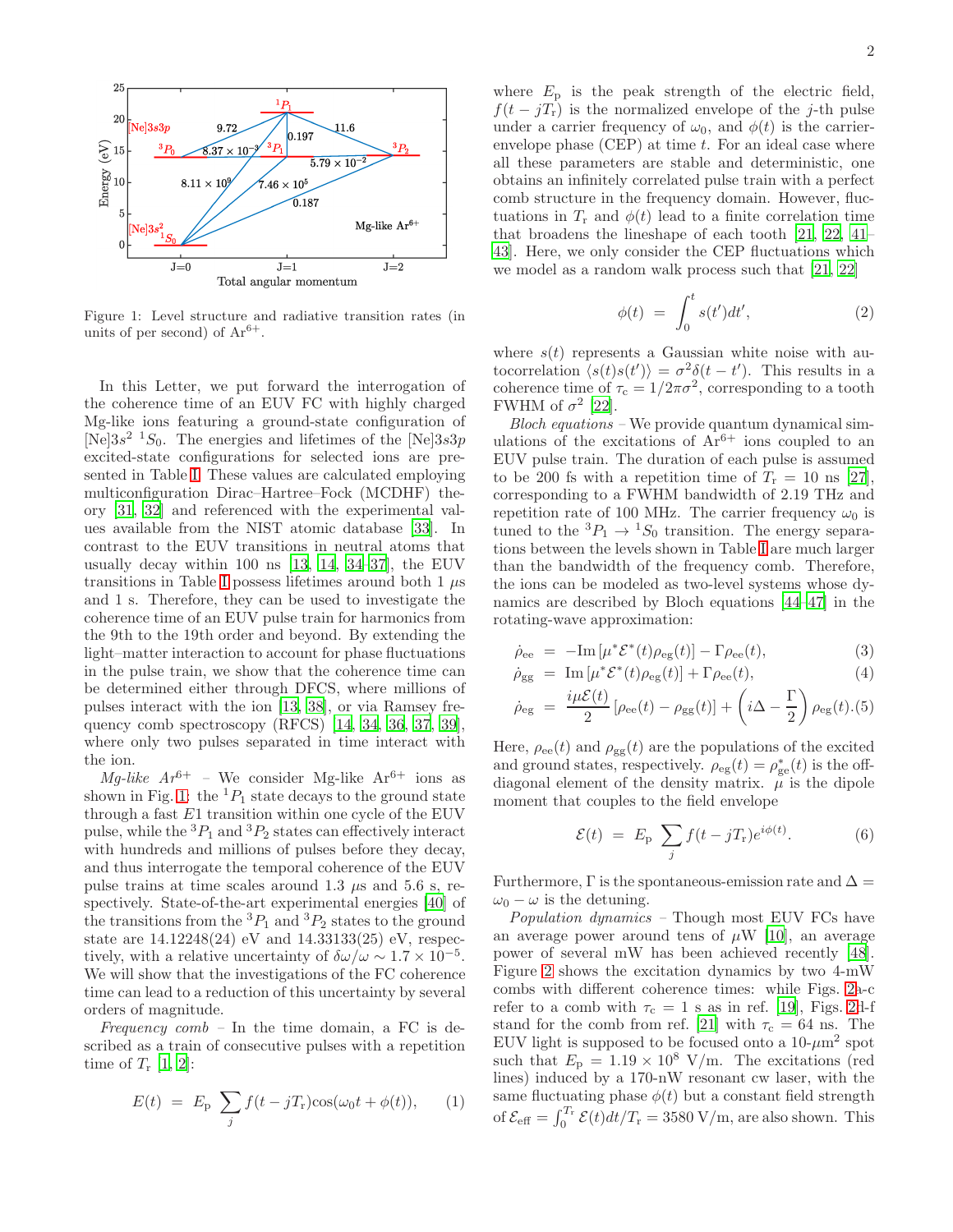

<span id="page-2-0"></span>Figure 2: The population  $\rho_{ee}(t)$  of the  ${}^{3}P_1$  state in  $Ar^{6+}$  induced by two 4-mW EUV FCs. (a-c) comb 1 with  $\tau_c = 1$  s [\[19\]](#page-4-15). (d-f) comb 2 with  $\tau_c = 64$  ns [\[21](#page-4-17)]. (a,d) and (c,f) show the excitations during the first and last 15 pulses in (b,e), respectively.

cw laser, featuring a Rabi frequency of 720 kHz, bears the same power as the average power held by a single comb mode at  $\omega_0$ .

For both combs, one obtains coherent accumulations [\[49](#page-4-40)[–52\]](#page-4-41) of stepwise excitations (Figs. [2a](#page-2-0),d). The amount of each stepwise excitation within the 200-fs pulse duration is equivalent to the amount of continuous excitation by the corresponding cw laser within a period of  $T_r = 10$  ns, representing the microscopic origin of the macroscopic equivalence [\[38\]](#page-4-30) between the pulse-train and cw-laser excitations illustrated in Figs. [2b](#page-2-0),e. While the similarities in the excitations by the first 15 pulses shown in Figs. [2a](#page-2-0),d are clearly apparent for the two combs, differences start to emerge at times beyond the 64-ns-long coherence time of comb 2. For comb 1, whose CEP dephasing is negligible, the excitation by each pulse adds up coherently and induces the Rabi oscillation [\[53\]](#page-4-42) shown in Figs. [2a](#page-2-0),b. For comb 2, however, the CEP dephasing starts to slow down the excitations, and a chaotic evolution is observed at long time scales (Fig. [2d](#page-2-0),e).

Furthermore, when the time becomes much longer than the  $1.3-\mu s$  excited-state lifetime, the coherent excitation of comb 1 evolves into a dynamical steady state [\[54](#page-4-43)[–56\]](#page-4-44). The population decayed during the absence of the pulse within each cycle (blue line in Fig. [2c](#page-2-0)) is subsequently re-pumped by the next pulse, revealing the distinct transient behavior in comparison to the constant population (red line) induced by cw lasers. The excitation dynamics of comb 2, however, are always random and do not approach any steady state (Fig. [2f](#page-2-0)).

DFCS scheme – To determine the coherence time of

the FCs and the energy of the ionic transition, Fig. [3](#page-3-2) illustrates the excitations as a function of the detuning  $\Delta$ . While Fig. [3a](#page-3-2) represents the steady-state excitation spectra for comb 1, the spectra in Fig. [3b](#page-3-2) for comb 2 are the average excitations over a duration of 1.3 ms. The results for FCs with an average power of  $40-\mu$ W (blue lines) are also presented. For comb 1, whose 160-mHz tooth width is much narrower than the 122-kHz natural linewidth, the spectrum induced by a power of 40  $\mu$ W recovers the natural lineshape of the corresponding ionic transition. The slightly broadened FWHM of 162 kHz is a consequence of power broadening which becomes more significant at the power of 4 mW with a 8.5-fold broadened FWHM of 1041 kHz. Nevertheless, measuring such spectra would enable the determination of the  ${}^{3}P_1 \rightarrow {}^{1}S_0$  transition energy in  $Ar^{6+}$  to a relative accuracy of  $\delta\omega/\omega = 10^{-11}$ , with an improvement by more than 6 orders of magnitude compared to current results [\[40\]](#page-4-33).

For comb 2, whose 2.50-MHz tooth width is 20-fold broader than the natural linewidth, its excitation spectra depicted in Fig. [3b](#page-3-2) reveal the coherence properties of the comb itself. First, the spectrum induced by the 4-mW comb overestimates the tooth width by a factor of 2.2 due to power broadening, and predicts a relatively shorter coherence time of 29 ns. However, with a  $40-\mu$ W power, one obtains the lineshape of the comb tooth with a FWHM of  $2.65 \pm 0.02$  MHz (the 0.02-MHz uncertainty is obtained from 100 realizations of the spectra), thus providing a good determination of the 64-ns coherence time with a 6% deviation. Therefore, the temporal coherence of FCs can be verified on a time scale of several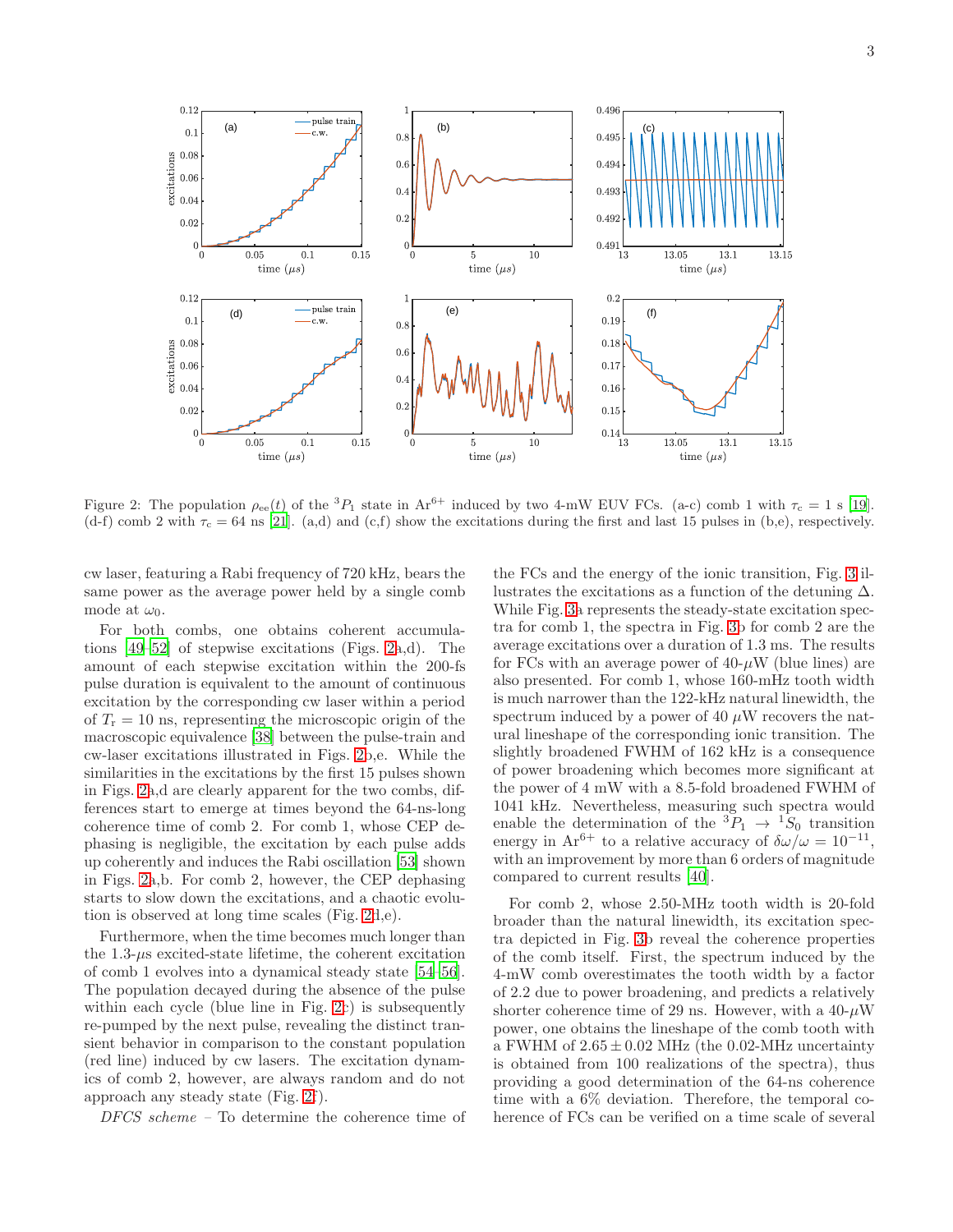

<span id="page-3-2"></span>Figure 3: Excitations vs detuning. (a) steady-state excitations for comb 1 with  $\tau_c = 1$  s [\[19](#page-4-15)]; (b) 1.3-ms-averaged excitations for comb 2 with  $\tau_c = 64$  ns [\[21](#page-4-17)]. For both cases, red and blue lines refer to  $4\text{-mW}$  and  $40\text{-}\mu\text{W}$  comb powers, respectively. The green dashed lines represent (a) the Lorentzian lineshape of the 122-kHz-wide  ${}^3P_1 \rightarrow {}^1S_0$  ionic transition and (b) the 2.50-MHz-wide comb tooth.

 $\mu$ s, which is orders of magnitude longer than in previous experiments [\[12](#page-4-9), [13,](#page-4-10) [18,](#page-4-14) [21](#page-4-17)]. Furthermore, even for a comb coherence time as short as 64 ns, Fig. [3b](#page-3-2) shows that DFCS of the ions could still improve the accuracy of the transition energy by 5 orders of magnitude.

The verification of the 1-s-long coherence time of comb 1 would require tuning  $\omega_0$  to the extremely narrow, 30-mHz,  ${}^3P_2 \rightarrow {}^1S_0$  forbidden transition around 14.331 eV. The effective Rabi frequencies of 35.6 Hz and 356 Hz for the EUV comb powers of 40  $\mu$ W and 4 mW, respectively, would result in hundreds to thousands of Rabi cycles before the system evolves into a dynamical steady state, thus enabling full quantum control of the corresponding ionic states. The simulated FWHMs of the spectra, however, show widths of 132 Hz and 1.25 kHz for comb powers of 40  $\mu$ W and 4 mW, respectively, due to power broadening. Though they are more than 3 orders of magnitude larger than the 30-mHz natural linewidth and the 160-mHz comb tooth width, they still represent an improvement in the accuracy of the  ${}^3P_2 \rightarrow {}^1S_0$  transition energy of  $Ar^{6+}$  to the level of  $\delta\omega/\omega = 10^{-14}$ , and

set up the lower bound of the EUV comb coherence time to the range of milliseconds. Nevertheless, one can eliminate the power broadening to obtain a more accurate determination of the coherence time ((on the 10% level in our current example, limited by the finite lifetime of the  ${}^{3}P_{2}$  state) and of the transition energy by employing lower powers.

RFCS scheme – Power broadening can be eliminated by implementing RFCS, where the ion is excited by two pulses separated from each other by  $t_n = nT_r$  (*n* is the number of repetition cycles between the two pulses). When  $t_n \ll \tau$ , the total excitations by each pulse-pair can be calculated as [\[39\]](#page-4-32)

<span id="page-3-3"></span>
$$
\rho_{ee}(t_n) = \frac{|\mu|^2}{2} (\mathcal{E}_{eff} T_r)^2 \{ 1 + \cos[\Delta t_n + \phi(t_n)] \} .
$$
 (7)

The first and second terms in the bracket of Eq. [\(7\)](#page-3-3) describe the excitations resulting from the first and second pulse, respectively. Due to CEP dephasing, when  $t_n$  becomes larger than  $\tau_c$ , there is no deterministic and reproducible phase relation between the two pulses. Therefore, the averaged excitation reduces to [\[22](#page-4-18)]

<span id="page-3-4"></span>
$$
\langle \rho_{ee}(t_n) \rangle = \frac{|\mu|^2}{2} (\mathcal{E}_{\text{eff}} T_r)^2 \left[ 1 + \cos(\Delta t_n) e^{-\frac{1}{2}\sigma^2 t_n} \right]. (8)
$$

While the cosine term generates Ramsey fringes and determines the ionic transition frequency [\[14,](#page-4-11) [36,](#page-4-31) [37,](#page-4-29) [39\]](#page-4-32), the exponentially decaying term determines the coherence time of the applied pulse train. Since the field strength appears in Eq. [\(8\)](#page-3-4) as a prefactor, power broadening is eliminated in this case [\[39\]](#page-4-32). Therefore, RFCS of  $Ar^{6+}$  ions can accurately measure the coherence time of the FC. Moreover, when the temporal coherence of comb 1 with  $\tau_c = 1$  s is verified, it can also infer the corresponding transition frequency in Ar<sup>6+</sup> with  $\delta\omega/\omega$  ∼  $10^{-17}$ .

Conclusions – We show that the implementation of the direct and Ramsey frequency comb spectroscopy of highly charged Mg-like ions can allow the determination of the coherence time of EUV FCs at time scales of several seconds, up to 7 orders of magnitude longer than in previous experiments, and improve the high-precision spectroscopy of EUV transitions by 12 orders of magnitude to the  $\delta\omega/\omega \sim 10^{-17}$  level. An experimental demonstration of these experiments will open the door to quantum control [\[15\]](#page-4-12) of highly charged ions and enable applications in the search for physics beyond the standard model such as the variation of the fine-structure constant, the potential existence of a fifth force [\[57\]](#page-5-0), and the electric dipole moment of elementary particles [\[58,](#page-5-1) [59\]](#page-5-2).

- <span id="page-3-0"></span>[1] S. T. Cundiff and J. Ye, Rev. Mod. Phys. 75, 325 (2003).
- *comb: principle, operation and applications* (Springer Science & Business Media, 2005).
- <span id="page-3-1"></span>[2] J. Ye and S. T. Cundiff, *Femtosecond optical frequency*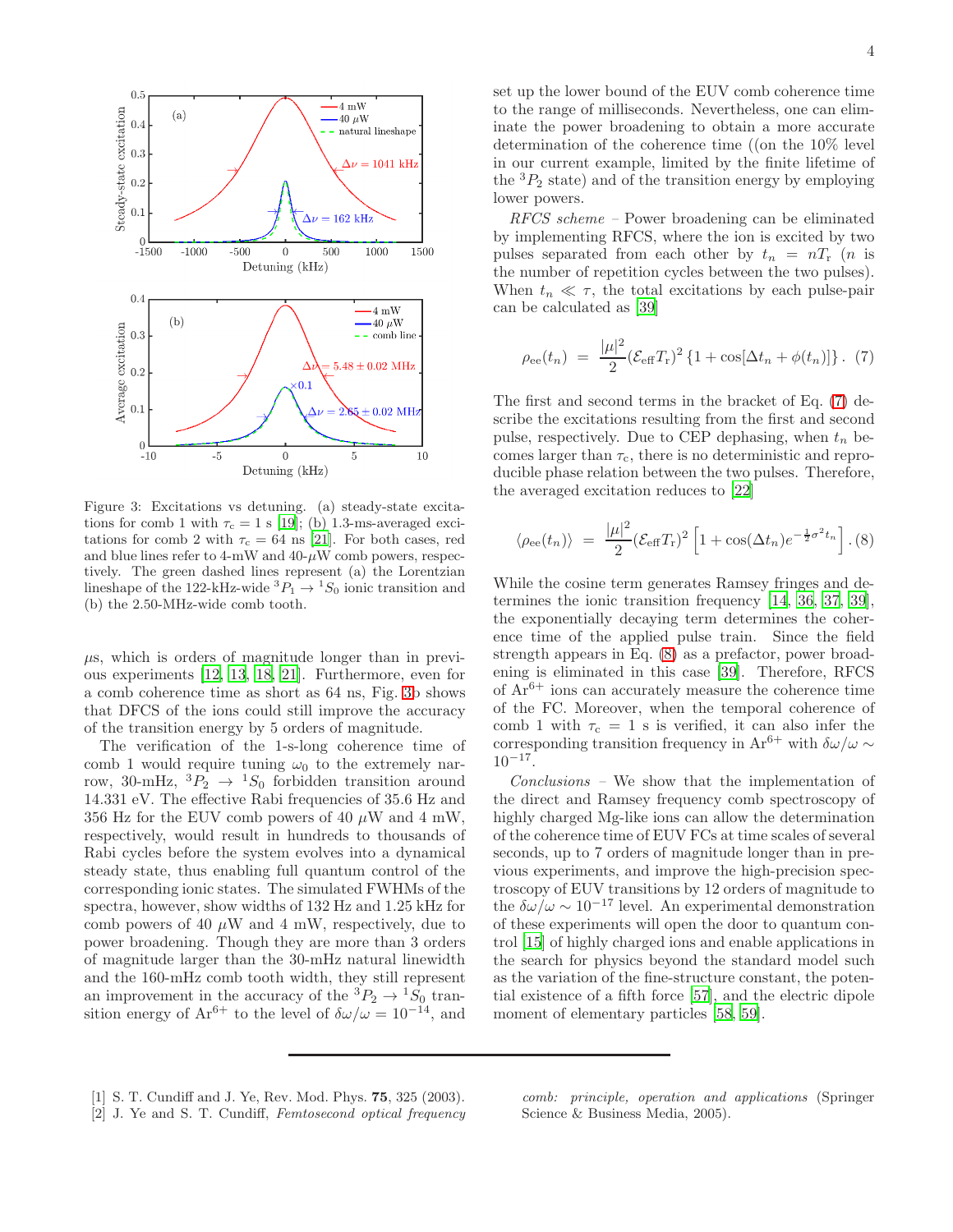- <span id="page-4-0"></span>[3] T. Schibli, I. Hartl, D. Yost, M. Martin, A. Marcinkevičius, M. Fermann, and J. Ye, Nat. Photonics 2, 355 (2008).
- <span id="page-4-1"></span>[4] C. Benko, A. Ruehl, M. Martin, K. Eikema, M. Fermann, I. Hartl, and J. Ye, Opt. Lett. 37, 2196 (2012).
- <span id="page-4-2"></span>[5] N. Picqué and T. W. Hänsch, Nat. Photonics 13, 146 (2019).
- <span id="page-4-3"></span>[6] T. Fortier and E. Baumann, Communications Physics 2, 1 (2019).
- <span id="page-4-4"></span>[7] C.-H. Li, A. J. Benedick, P. Fendel, A. G. Glenday, F. X. Kärtner, D. F. Phillips, D. Sasselov, A. Szentgyorgyi, and R. L. Walsworth, Nature 452, 610 (2008).
- <span id="page-4-5"></span>[8] T. Steinmetz, T. Wilken, C. Araujo-Hauck, R. Holzwarth, T. W. Hänsch, L. Pasquini, A. Manescau, S. D'Odorico, M. T. Murphy, T. Kentischer, et al., Science 321, 1335 (2008).
- <span id="page-4-6"></span>[9] A. D. Ludlow, M. M. Boyd, J. Ye, E. Peik, and P. O. Schmidt, Rev. Mod. Phys. 87, 637 (2015).
- <span id="page-4-7"></span>[10] A. K. Mills, T. Hammond, M. H. Lam, and D. J. Jones, J. Phys. B 45, 142001 (2012).
- <span id="page-4-8"></span>[11] C. Gohle, T. Udem, M. Herrmann, J. Rauschenberger, R. Holzwarth, H. A. Schuessler, F. Krausz, and T. W. Hänsch, Nature 436, 234 (2005).
- <span id="page-4-9"></span>[12] R. J. Jones, K. D. Moll, M. J. Thorpe, and J. Ye, Phys. Rev. Lett. 94, 193201 (2005).
- <span id="page-4-10"></span>[13] A. Cingöz, D. C. Yost, T. K. Allison, A. Ruehl, M. E. Fermann, I. Hartl, and J. Ye, Nature 482, 68 (2012).
- <span id="page-4-11"></span>[14] L. Dreissen, C. Roth, E. Gründeman, J. Krauth, M. Favier, and K. Eikema, Phys. Rev. Lett. 123, 143001 (2019).
- <span id="page-4-12"></span>[15] B. W. Adams, C. Buth, S. M. Cavaletto, J. Evers, Z. Harman, C. H. Keitel, A. Pálffy, A. Picón, R. Röhlsberger, Y. Rostovtsev, et al., J. Mod. Opt. 60, 2 (2013).
- [16] S. M. Cavaletto, Z. Harman, C. Ott, C. Buth, T. Pfeifer, and C. H. Keitel, Nature Photonics 8, 520 (2014).
- <span id="page-4-13"></span>[17] B. Seiferle, L. von der Wense, P. V. Bilous, I. Amersdorffer, C. Lemell, F. Libisch, S. Stellmer, T. Schumm, C. E. Düllmann, A. Pálffy, et al., Nature **573**, 243 (2019).
- <span id="page-4-14"></span>[18] D. C. Yost, T. R. Schibli, J. Ye, J. L. Tate, J. Hostetter, M. B. Gaarde, and K. J. Schafer, Nat. Phys. 5, 815 (2009).
- <span id="page-4-15"></span>[19] C. Benko, T. K. Allison, A. Cingöz, L. Hua, F. Labaye, D. C. Yost, and J. Ye, Nat. Photonics 8, 530 (2014).
- <span id="page-4-16"></span>[20] D. Matei, T. Legero, S. Häfner, C. Grebing, R. Weyrich, W. Zhang, L. Sonderhouse, J. Robinson, J. Ye, F. Riehle, et al., Phys. Rev. Lett. 118, 263202 (2017).
- <span id="page-4-17"></span>[21] C. Corsi, I. Liontos, M. Bellini, S. Cavalieri, P. C. Pastor, M. S. de Cumis, and R. Eramo, Phys. Rev. Lett. 118, 143201 (2017).
- <span id="page-4-18"></span>[22] R. Eramo, P. C. Pastor, and S. Cavalieri, Phys. Rev. A 97, 033842 (2018).
- <span id="page-4-19"></span>[23] P. Micke, S. Kühn, L. Buchauer, J. Harries, T. M. Bücking, K. Blaum, A. Cieluch, A. Egl, D. Hollain, S. Kraemer, et al., Rev. Sci. Instrum. 89, 063109 (2018).
- <span id="page-4-20"></span>[24] M. Schwarz, O. Versolato, A. Windberger, F. Brunner, T. Ballance, S. Eberle, J. Ullrich, P. O. Schmidt, A. K. Hansen, A. D. Gingell, et al., Rev. Sci. Instrum. 83, 083115 (2012).
- [25] T. Leopold, S. A. King, P. Micke, A. Bautista-Salvador, J. C. Heip, C. Ospelkaus, J. R. Crespo López-Urrutia, and P. O. Schmidt, Rev. Sci. Instrum. 90, 073201 (2019).
- <span id="page-4-21"></span>[26] P. Micke, T. Leopold, S. A. King, E. Benkler, L. J. Spieß, L. Schmöger, M. Schwarz, J. R. Crespo López-Urrutia, and P. O. Schmidt, Nature p. to be published (2020).
- <span id="page-4-36"></span>[27] J. Nauta, A. Borodin, H. B. Ledwa, J. Stark, M. Schwarz, L. Schmöger, P. Micke, J. R. Crespo López-Urrutia, and T. Pfeifer, Nucl. Instrum. Methods Phys. Res., Sect. B 408, 285 (2017).
- <span id="page-4-22"></span>[28] J. Nauta, J. H. Oelmann, A. Ackermann, P. Knauer, R. Pappenberger, A. Borodin, I. S. Muhammad, H. Ledwa, T. Pfeifer, and J. R. Crespo López-Urrutia, Opt. Lett. 25, 75 (2020).
- <span id="page-4-23"></span>[29] J. R. Crespo L´opez-Urrutia, in *J. Phys. Conf. Ser.* (IOP Publishing, 2016), vol. 723, p. 012052.
- <span id="page-4-24"></span>[30] M. G. Kozlov, M. S. Safronova, J. R. Crespo López-Urrutia, and P. O. Schmidt, Rev. Mod. Phys. 90, 045005 (2018).
- <span id="page-4-25"></span>[31] S. Gustafsson, P. Jönsson, C. F. Fischer, and I. Grant, Astron. Astrophys. 597, A76 (2017).
- <span id="page-4-26"></span>[32] C. F. Fischer, G. Gaigalas, P. Jönsson, and J. Bieroń, Comput. Phys. Commun. 237, 184 (2019).
- <span id="page-4-27"></span>[33] A. Kramida, Y. Ralchenko, J. Reader, and NIST ASD Team, *NIST atomic spectra database (version 5.7. 1)*, <https://physics.nist.gov/asd> (2019).
- <span id="page-4-28"></span>[34] S. Cavalieri, R. Eramo, M. Materazzi, C. Corsi, and M. Bellini, Phys. Rev. Lett. 89, 133002 (2002).
- [35] D. Z. Kandula, C. Gohle, T. J. Pinkert, W. Ubachs, and K. S. Eikema, Phys. Rev. Lett. 105, 063001 (2010).
- <span id="page-4-31"></span>[36] S. Witte, R. T. Zinkstok, W. Ubachs, W. Hogervorst, and K. S. Eikema, Science 307, 400 (2005).
- <span id="page-4-29"></span>[37] R. Altmann, L. Dreissen, E. Salumbides, W. Ubachs, and K. Eikema, Phys. Rev. Lett. 120, 043204 (2018).
- <span id="page-4-30"></span>[38] D. Felinto and C. E. López, Phys. Rev. A 80, 013419  $(2009)$ .
- <span id="page-4-32"></span>[39] J. Morgenweg, I. Barmes, and K. S. Eikema, Nat. Phys. 10, 30 (2014).
- <span id="page-4-33"></span>[40] A. Trigueiros, A. Mania, M. Gallardo, and J. R. Almandos, J. Opt. Soc. Am. B 14, 2463 (1997).
- <span id="page-4-34"></span>[41] M. Endo, T. D. Shoji, and T. R. Schibli, IEEE J. Sel. Top. Quantum Electron. 24, 1 (2018).
- [42] A. Bartels, C. W. Oates, L. Hollberg, and S. A. Diddams, Opt. Lett. 29, 1081 (2004).
- <span id="page-4-35"></span>[43] A. Liehl, P. Sulzer, D. Fehrenbacher, T. Rybka, D. V. Seletskiy, and A. Leitenstorfer, Phys. Rev. Lett. 122, 203902 (2019).
- <span id="page-4-37"></span>[44] R. Temkin, J. Opt. Soc. Am. B 10, 830 (1993).
- [45] R. W. Ziolkowski, J. M. Arnold, and D. M. Gogny, Phys. Rev. A 52, 3082 (1995).
- [46] N. V. Vitanov and P. L. Knight, Phys. Rev. A 52, 2245 (1995).
- <span id="page-4-38"></span>[47] M. O. Scully and M. S. Zubairy, *Quantum optics* (1999).
- <span id="page-4-39"></span>[48] G. Porat, C. M. Heyl, S. B. Schoun, C. Benko, N. Dörre, K. L. Corwin, and J. Ye, Nat. Photonics 12, 387 (2018).
- <span id="page-4-40"></span>[49] D. Felinto, C. Bosco, L. Acioli, and S. Vianna, Phys. Rev. A 64, 063413 (2001).
- [50] D. Felinto, C. Bosco, L. Acioli, and S. Vianna, Opt. Commun. 215, 69 (2003).
- [51] A. Marian, M. C. Stowe, J. R. Lawall, D. Felinto, and J. Ye, Science 306, 2063 (2004).
- <span id="page-4-41"></span>[52] D. Aumiler, T. Ban, and G. Pichler, Phys. Rev. A 79, 063403 (2009).
- <span id="page-4-42"></span>[53] L. Allen and J. H. Eberly, *Optical resonance and two-level atoms*, vol. 28 (Courier Corporation, 1987).
- <span id="page-4-43"></span>[54] M. P. Moreno and S. S. Vianna, Opt. Commun. 313, 113 (2014).
- [55] V. Yudin, A. Taichenachev, and M. Y. Basalaev, Phys. Rev. A 93, 013820 (2016).
- <span id="page-4-44"></span>[56] S. M. Cavaletto, *Quantum control of x-ray spectra* (Ph.D